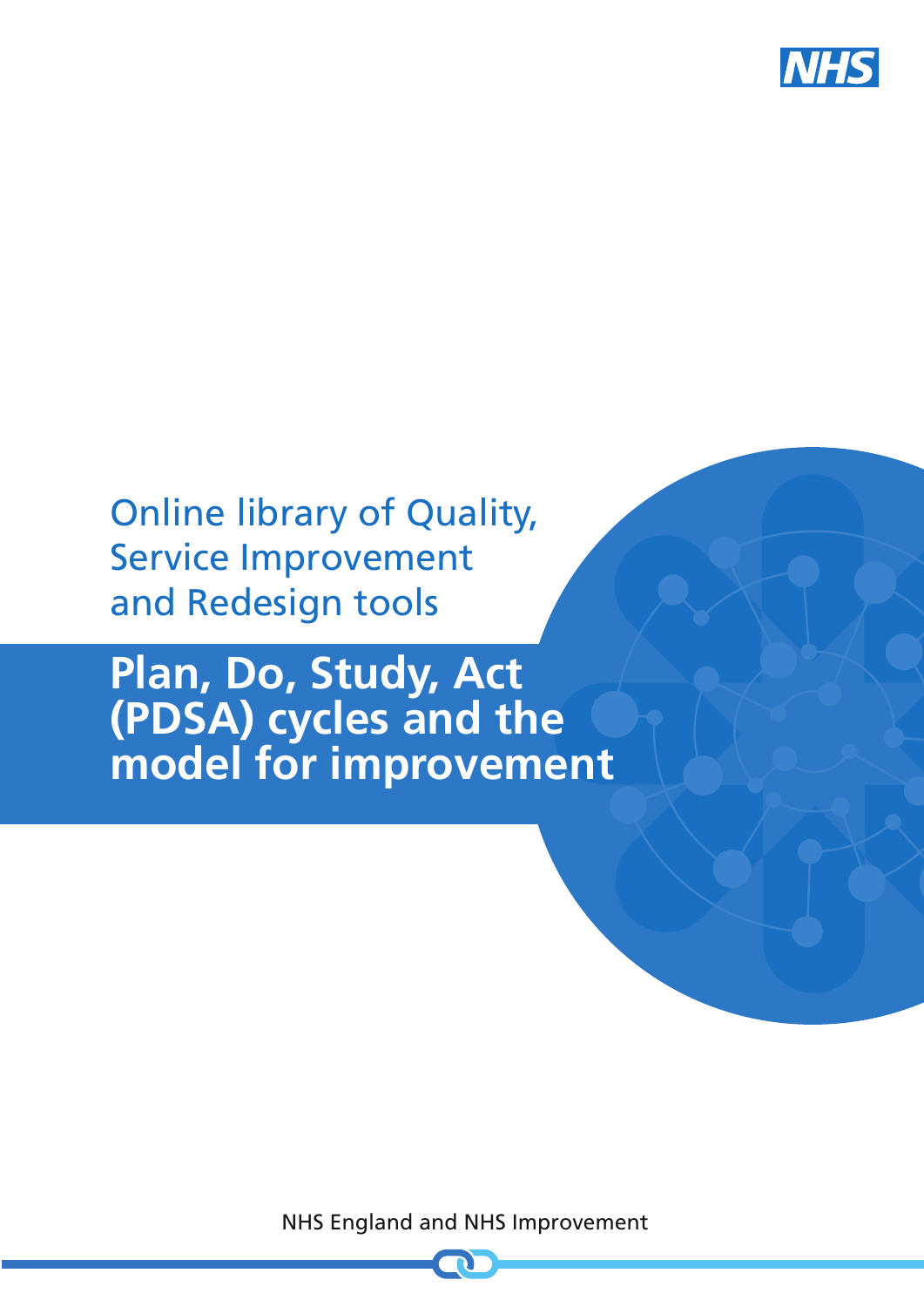## Plan, Do, Study, Act (PDSA) cycles and the model for improvement

#### **What is it?**

The model for improvement provides a framework for developing, testing and implementing changes leading to improvement. It is based in scientific method and moderates the impulse to take immediate action with the wisdom of careful study.

Using PDSA cycles enables you to test out changes on a small scale, building on the learning from these test cycles in a structured way before wholesale implementation. This gives stakeholders the opportunity to see if the proposed change will succeed and is a powerful tool for learning from ideas that do and don't work. This way, the process of change is safer and less disruptive for patients and staff.

#### **When to use it**

When planning any improvement or change to work processes, it is essential to know what you want to achieve, how you will measure improvement and to be explicit about the idea to be tested. You may not get the results you expect so it is safer and more effective to test out improvements on a small scale before implementing them across the board.

#### **How to use it**

The framework includes three key questions to answer before testing an improvement concept and a process for testing change ideas.

#### **Key questions**

- 1. What are we trying to accomplish? (The aims statement).
- 2. How will we know if the change is an improvement? What measures of success will we use?
- 3. What changes can we make that will result in improvement? (The change concepts to be tested).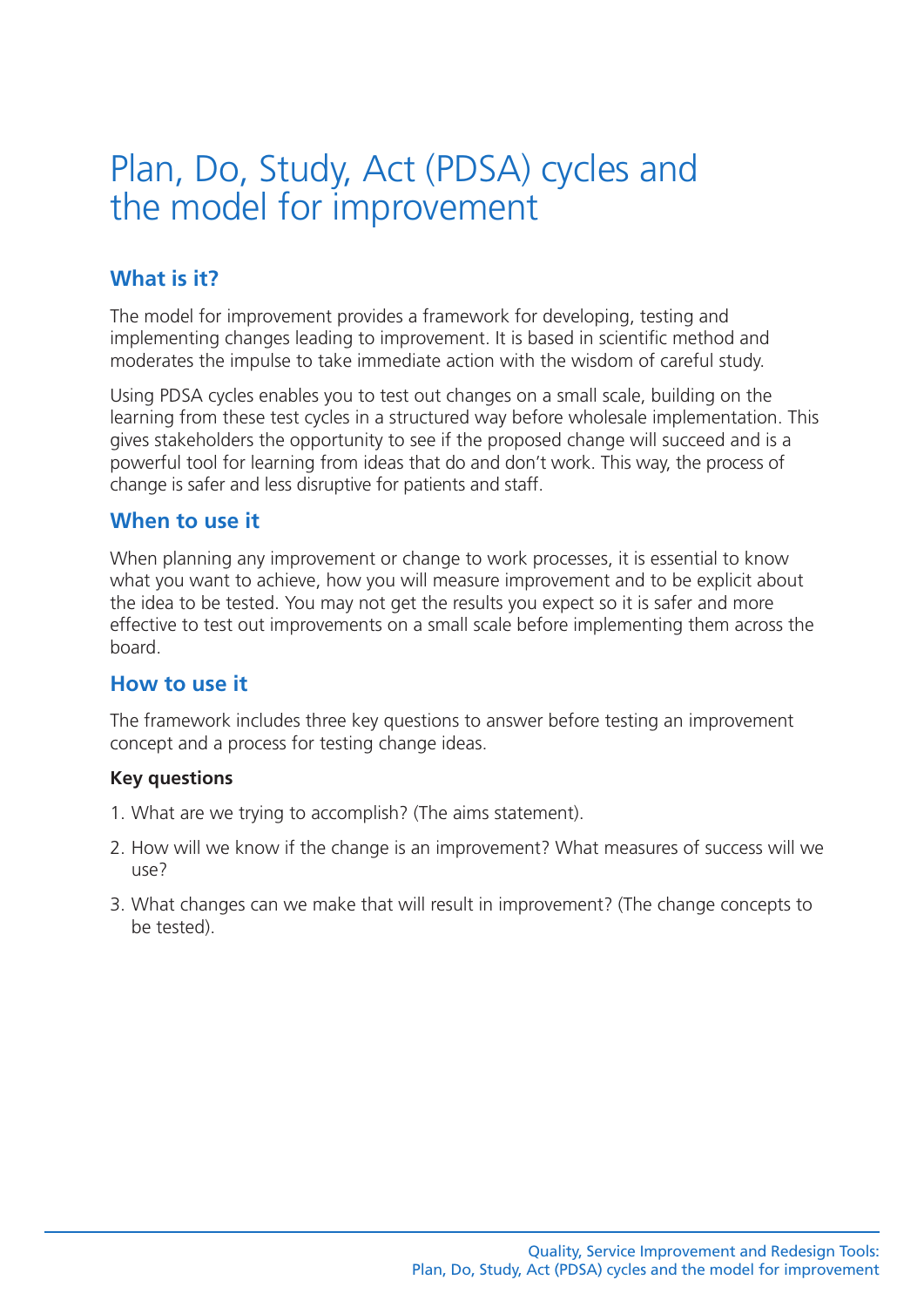

#### **Figure 1: The model for improvement**

This approach has been unusual in a healthcare setting because traditionally, new ideas are often introduced without sufficient testing.

The four stages of the PDSA cycle are:

**Plan** – the change to be tested or implemented

**Do** – carry out the test or change

**Study** – based on the measurable outcomes agreed before starting out, collect data before and after the change and reflect on the impact of the change and what was learned

**Act** – plan the next change cycle or full implementation.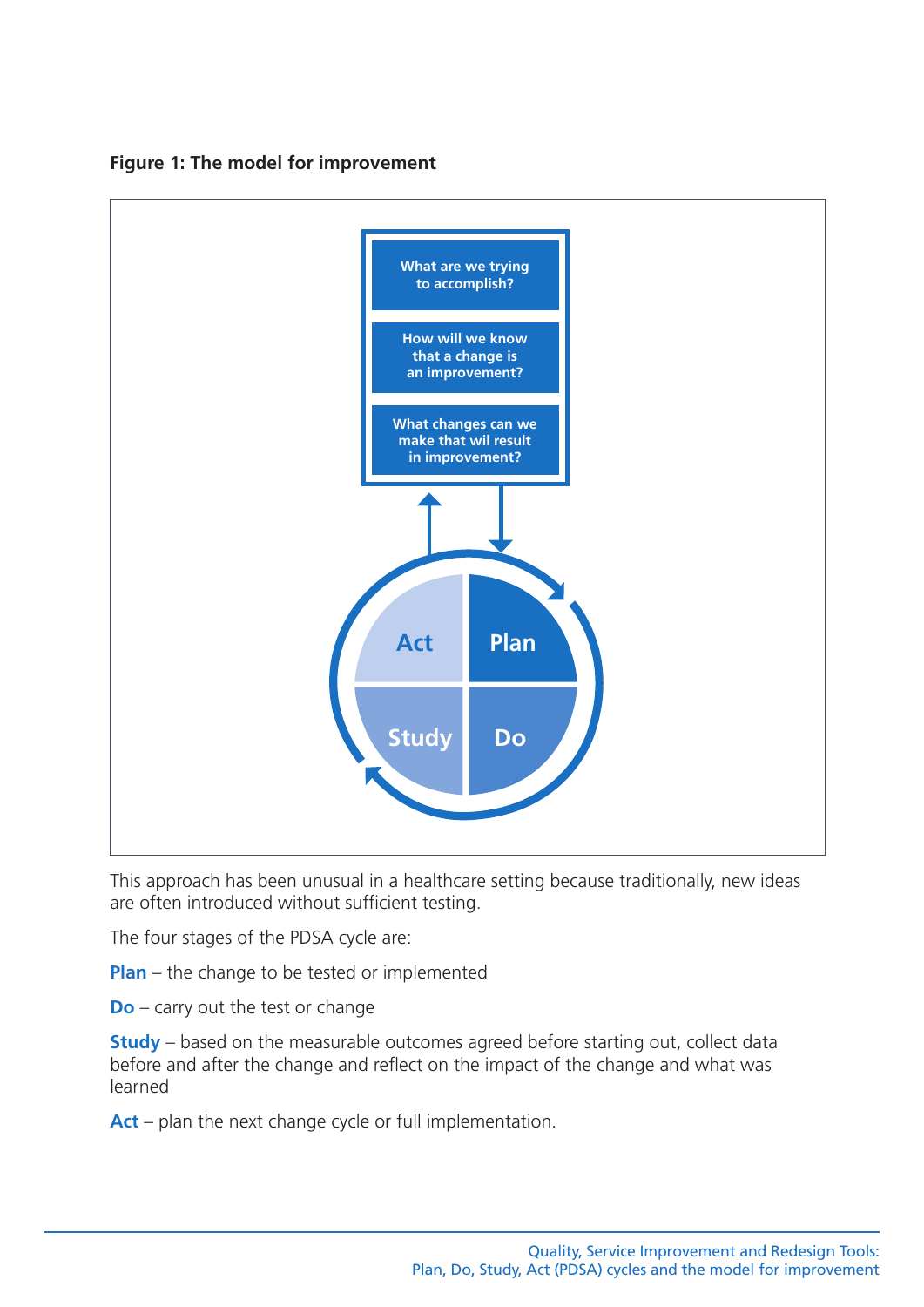#### **Figure 2: PDSA cycle**



As with any change, ownership is key to implementing the improvement successfully. If you involve a range of colleagues in trying something out on a small scale before it is fully operational, you will reduce the barriers to change.

#### **Step 1**

Start by answering the three essential questions.

#### *1. What are we trying to accomplish?*

Teams need to set clear and focused goals with measurable targets. These goals require clinical leadership and should focus on problems that cause concern, as well as on patients and staff. They should be relevant to the length of the project and be bold in aspiration.

An example of an aims statement from cancer services:

To improve access, speed of diagnosis, speed of starting treatment and patient care for people who are suspected of having bowel cancer. This will be achieved by:

- Introducing booked admissions and appointments. Target: more than 95% of patients
- Reducing the time from GP referral to first definitive treatment to less than 15 weeks
- Ensuring that over 80% of patients are discussed by the multidisciplinary team.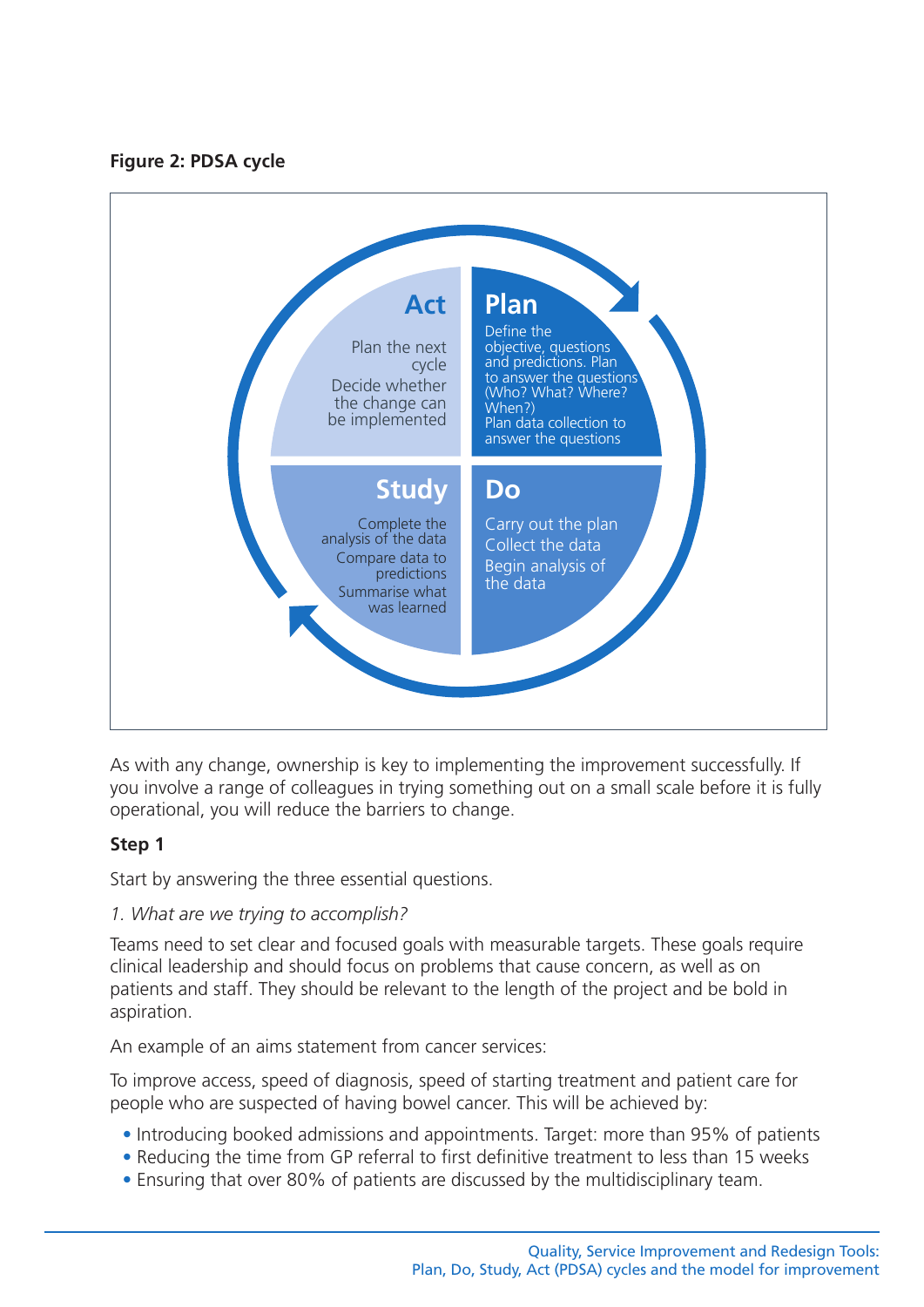#### *2. How do we know if the change is an improvement?*

In order to answer this question, you will need to measure outcomes such as reduction in waiting time. If we make a change, this should affect the measures and demonstrate over time whether the change has led to sustainable improvement. The measures in this model are tools for learning and demonstrating improvement, not for judgement.

Each project team should collect data to demonstrate whether changes result in improvement, reporting progress monthly on time series graphs known as **run [charts](https://www.england.nhs.uk/quality-service-improvement-and-redesign-qsir-tools/#full-list)** or **[statistical](https://www.england.nhs.uk/quality-service-improvement-and-redesign-qsir-tools/#full-list) process control (SPC) charts**.

You may also want to undertake a qualitative analysis through patient questionnaires. (See **gaining insights [from/working](https://www.england.nhs.uk/quality-service-improvement-and-redesign-qsir-tools/#full-list) in partnership with health service users**)

#### *3. What changes can we make that will result in improvement?*

There are many potential changes your team could make. However, evidence from scientific literature and previous improvement programmes suggests that a small number of changes are most likely to result in improvement.

The Cancer Service Collaborative identified twenty eight change principles grouped into four areas.

- 1. Connect up the patient journey.
- 2. Develop the team around the patient journey.
- 3. Make the patient and care experience central to every stage of the journey.
- 4. Make sure there is capacity to meet patients' needs at every stage of the journey.

#### **Step 2**

You should now start the PDSA cycle. There may be several PDSA cycles running sequentially (figure 3), or even simultaneously (figure 4). Sequential cycles are common when the study reveals results that suggest a different approach is needed.

#### **Figure 3: Sequential PDSA cycles**

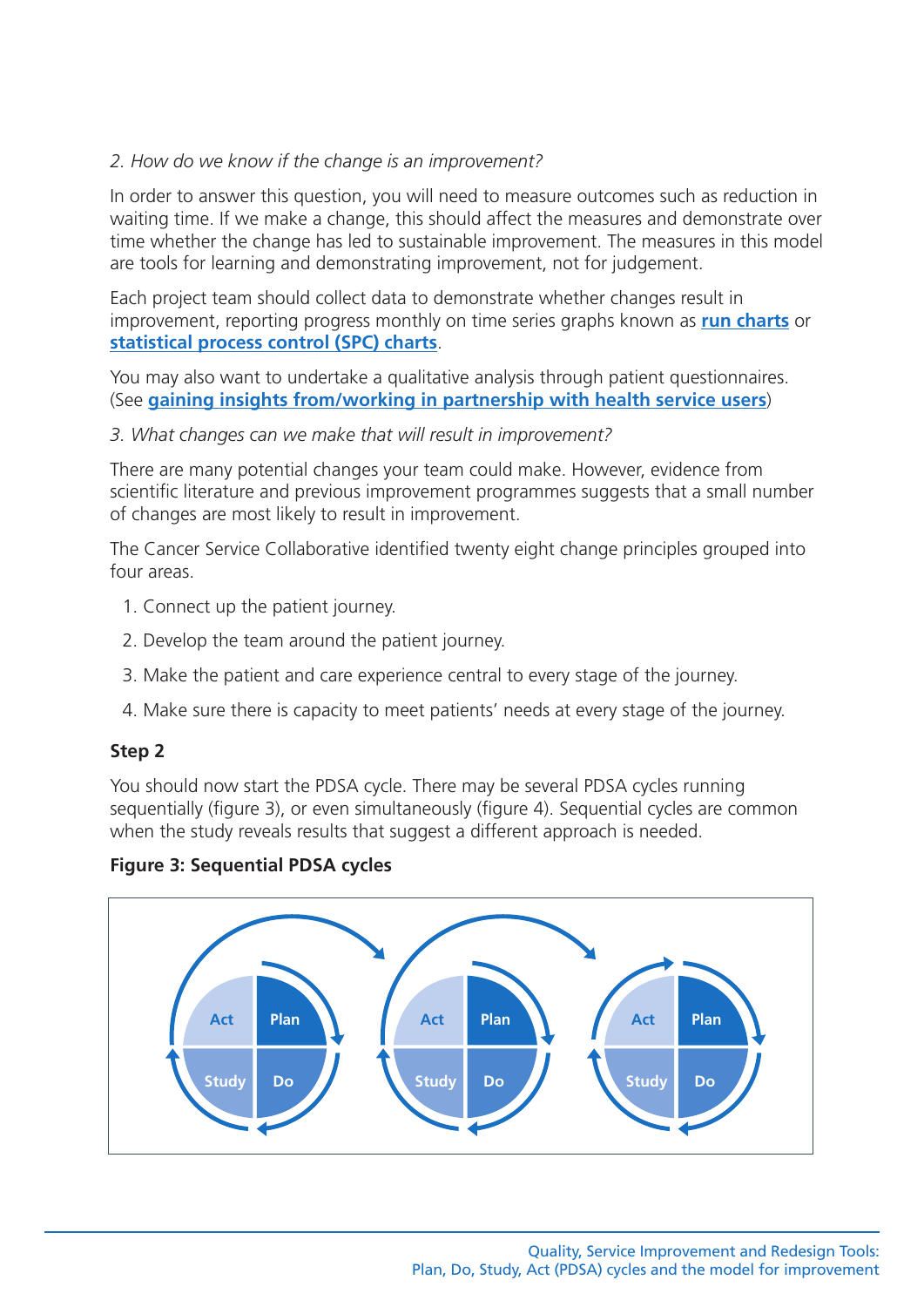**Figure 4: Simultaneous PDSA cycles**



Simultaneous cycles may occur when the changes are more complex, possibly involving several departments. It is important that you identify any interactions between simultaneous cycles, as a change in method in one cycle may alter the impact of another somewhere else.

#### **Step 3**

Record you PDSAs over time to capture the learning and to demonstrate the improvement journey, which is often lost or not recorded. You could use the template opposite.

### **TIPS**

- **Plan multiple cycles to test ideas.**
- **• Test on a really small scale. For example, start with one patient or one clinician at one afternoon clinic and increase the numbers as you refine the ideas.**
- **• Test the proposed change with people who believe in the improvement. Don't try to convert people into accepting the change at this stage.**
- **• Only implement the idea when you're confident you have considered and tested all the possible ways of achieving the change.**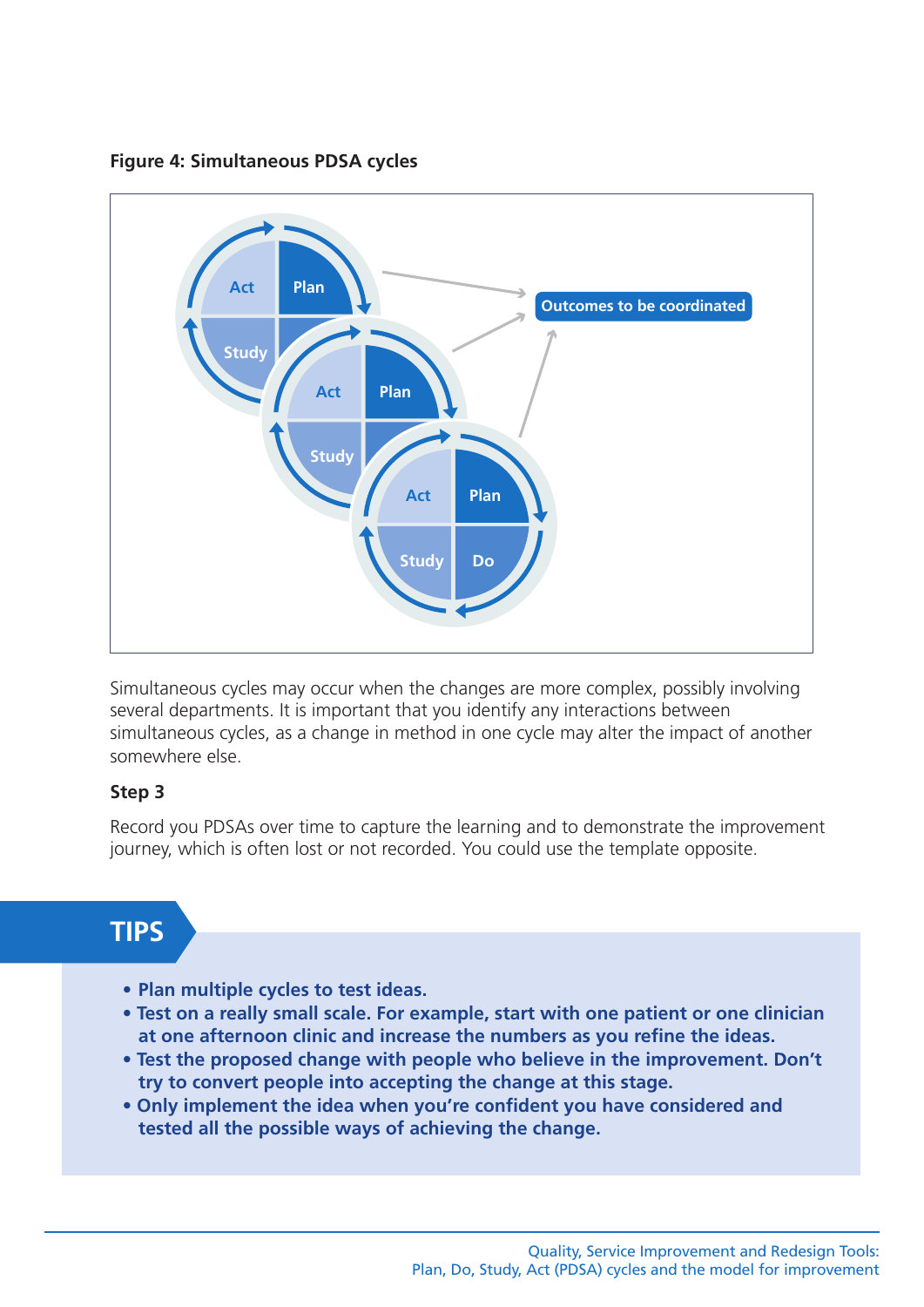#### **Figure 5: project management PDSA template**

|                                                                                                               | <b>TEAM:</b>       | Date: |                                                       |
|---------------------------------------------------------------------------------------------------------------|--------------------|-------|-------------------------------------------------------|
| AIM<br>Question you want answered with this test:                                                             |                    |       |                                                       |
| Describe your first (or next) test of change                                                                  | Person responsible |       | When to be done $\sqrt{\frac{1}{1}}$ Where to be done |
|                                                                                                               |                    |       |                                                       |
|                                                                                                               |                    |       |                                                       |
|                                                                                                               |                    |       |                                                       |
| <b>PLAN</b>                                                                                                   |                    |       |                                                       |
| List the tasks needed to set up this test of change   Person responsible                                      |                    |       | When to be done Where to be done                      |
|                                                                                                               |                    |       |                                                       |
|                                                                                                               |                    |       |                                                       |
|                                                                                                               |                    |       |                                                       |
| <b>DQ</b><br><b>RUN THE TEST</b>                                                                              |                    |       |                                                       |
| <b>STUDY</b>                                                                                                  |                    |       |                                                       |
| Describe what actually happened when you ran the test                                                         |                    |       |                                                       |
|                                                                                                               |                    |       |                                                       |
|                                                                                                               |                    |       |                                                       |
| Describe the measured results and how they compared to the predictions and what you learned from<br>the cycle |                    |       |                                                       |
|                                                                                                               |                    |       |                                                       |
|                                                                                                               |                    |       |                                                       |
| <b>ACT</b>                                                                                                    |                    |       |                                                       |
| Describe modifications for the next cycle based on what you learned                                           |                    |       |                                                       |
|                                                                                                               |                    |       |                                                       |
|                                                                                                               |                    |       |                                                       |
|                                                                                                               |                    |       |                                                       |
|                                                                                                               |                    |       |                                                       |